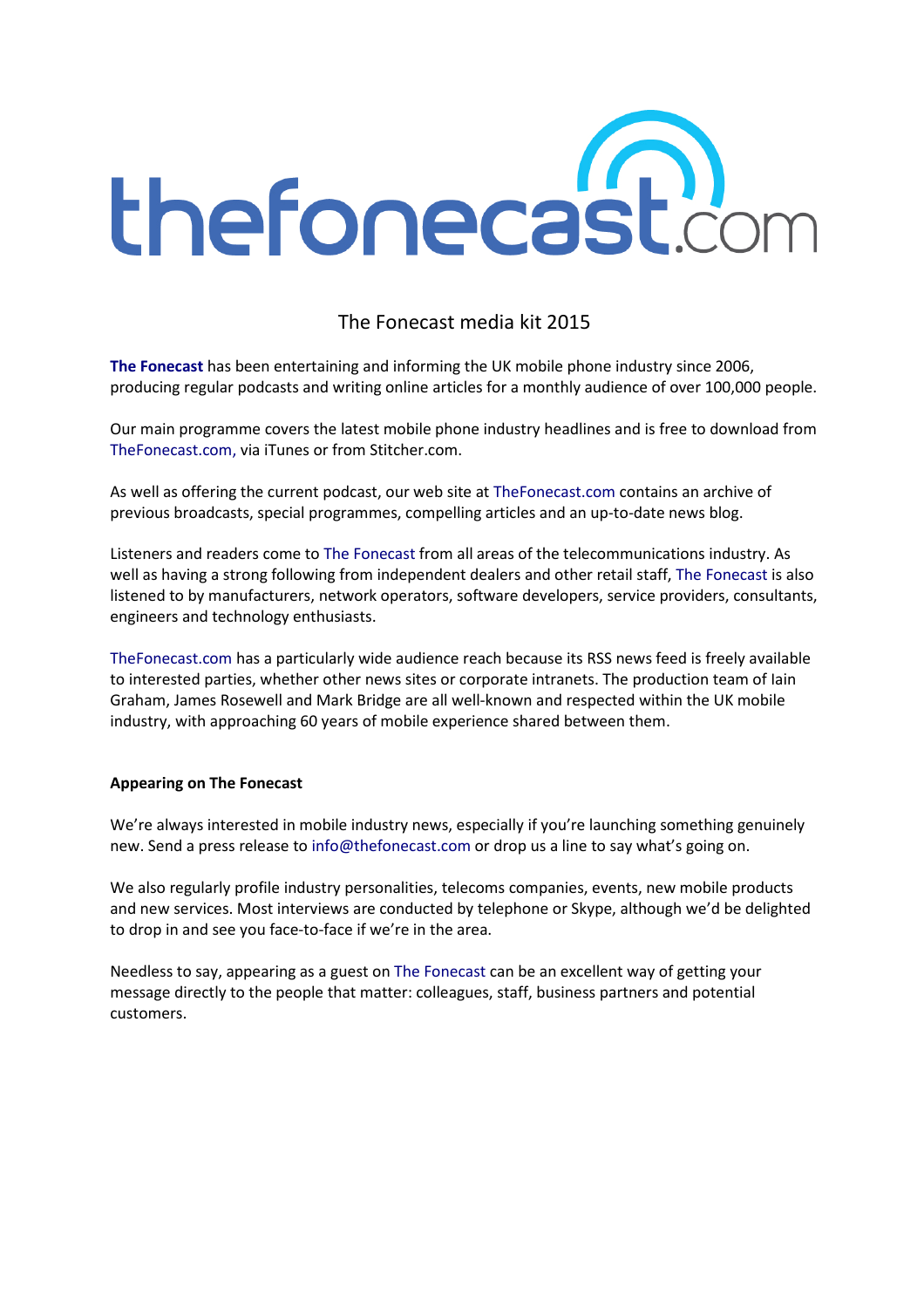

### The Fonecast media kit 2015

#### Podcast advertising

Audio advertising can be incorporated in our podcasts; either your own audio file or a 'voice-over' advertisement recorded by one of the presenters. It's also possible to sponsor the entire broadcast: there would be at least two 'sponsored by' announcements during each show plus a commercial break. There's usually a 3-month minimum term, although we'd be happy to discuss alternative options if you're after short-term advertising for product launches, promotional campaigns or increasing your brand awareness.

#### Podcast production

We'll happily set up and produce podcasts exclusively for your business, whether you're after an interview feature or a round-table discussion. Alternatively, if you think the programmes would be interesting to our audience, we could distribute them for you as well.

#### Web advertising

Online advertising can be arranged separately or in association with audio ads. We use standard banner sizes on our site; each page has a banner at the top and a rectangular block on the right-hand side. Web advertising is usually booked per calendar month.

#### Product reviews

Our product reviews are all conducted impartially. Send us your finest equipment and we'll talk about it. Of course, there's no charge for this.

We can also arrange sponsored product reviews. These will be promoted as such, making them well-suited for prototype devices and product launches. We'll still talk about things in our own words but you'll have some editorial control.

#### Getting in touch

| lain Graham:    | 07831 595555 |
|-----------------|--------------|
| James Rosewell: | 07770886036  |
| Mark Bridge:    | 07770 391139 |

Email: info@thefonecast.com Web: http://TheFonecast.com